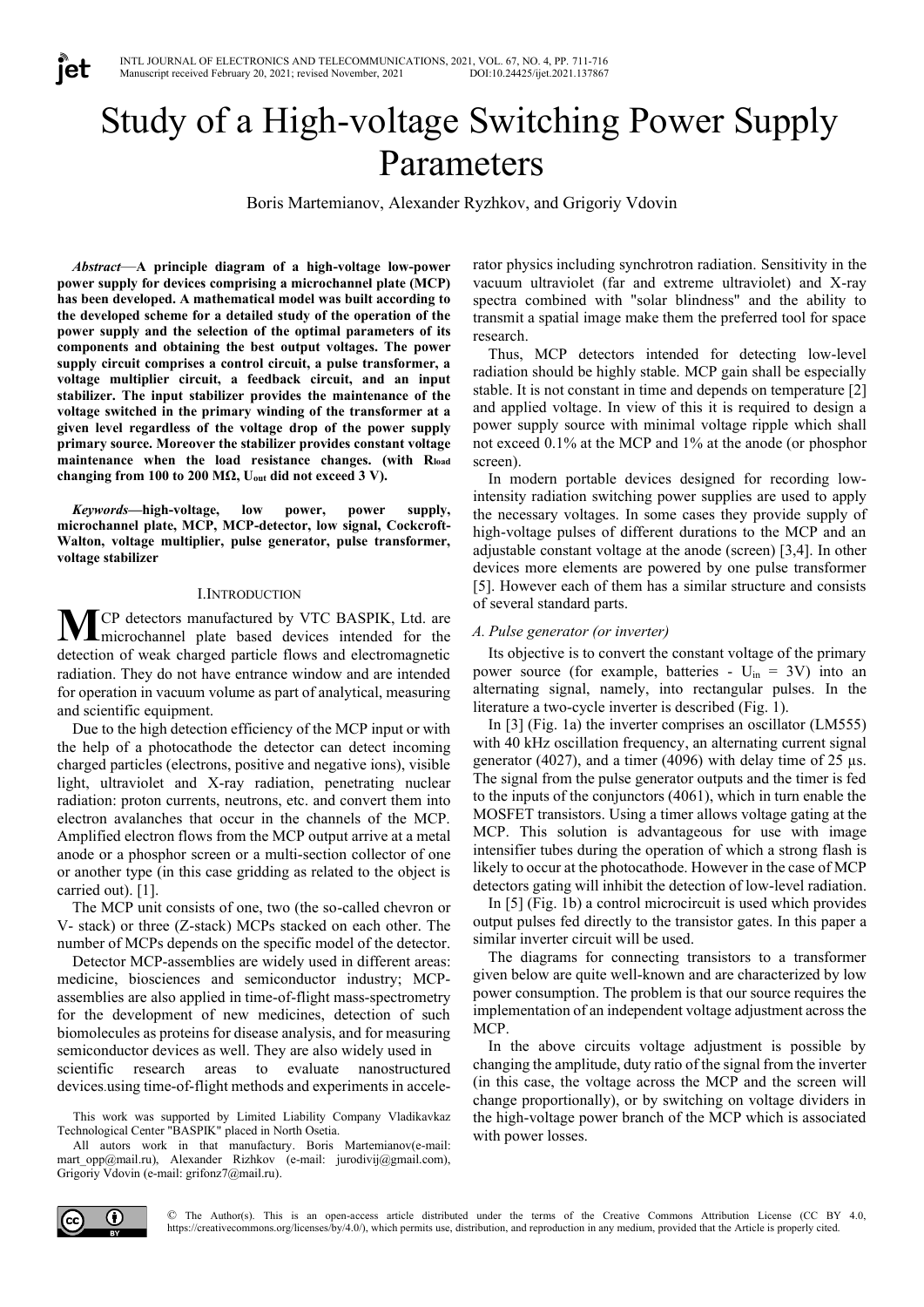

Fig. 1. Implementation of two-cycle inverters found in literature: а) – [3]; b) – [4]

### *B. Pulse transformer*

A pulse transformer forms part of an inverter in which the amplitude of a rectangular pulse increases. In an ideal pulse transformer the pulse shape does not change, however in practical work some parasitic phenomena occur in the transformer (for example, turn-to-turn, interwinding capacitances), which lead to signal smoothing and a sinusoid of increased amplitude is fed to the output.

## *C.High-voltage output stage*

A high-voltage output stage (multiplier) performs the functions of rectifying, multiplying and filtering the highfrequency signal picked up from the secondary winding of the transformer. High-voltage diodes and capacitors are conventionally used in these processes. However the way they are enabled varies greatly. Thus, in low-power output stages conventional voltage multipliers are used. Cockroft-Walton voltage multiplier circuit is the best known (Fig. 2) [6].



Fig. 2. Cockroft-Walton voltage multiplier circuit (circuit with capacitors in series)

#### *D.Feedback*

A feedback circuit is designed for binding input parameters to output parameters. This allows the adjustment of the input signal parameters to stabilize the output signal. Furthermore the feedback circuit provides protection against short circuit and electrical contact break. The feedback circuit can be built on the transformer feedback winding [3]. It is used for the adjustment of the output voltage level.

# II.POWER SUPPLY CIRCUIT DESIGN

Based on the above, a block diagram of the power supply is built (Fig. 3).

A schematic diagram of the proposed power supply is shown in Fig. 4. Here, the primary power supply is a stabilized voltage of 3 V. It can be adjusted manually with a resistor  $R_{\text{adi}}$ .



Fig. 3. Block diagram of a high-voltage power supply

Microcontroller (MC) provides rectangular pulses at the outputs with a frequency corresponding to the resonance frequency of the transformers. These pulses provide the operation of transistors VT1 and VT2 in the switching mode. They switch the zero potential of the power supply to the corresponding terminal of the input winding of the transformer (TV1 or TV2). The other terminal of the primary winding of the transformers is supplied with "+" of the circuit power supply. An alternating voltage with an amplitude in the range of 300- 400 V is formed on the secondary winding of the transformers. Then it is multiplied to the required level using the diodecapacitor network (L1, L2).

Transformers TV1 and ТV2 have resonance frequency 35 to 50kHz. Depending on the frequency of the input pulses of a fixed value, the voltage at the transformer output winding can be varied within wide limits. However the frequency of the incoming pulses also affects the efficiency. Therefore, in order to achieve maximum efficiency a decision was made to adjust the output voltage by limiting the power supply to the input winding of the transformers [3].

This method consists in the fact that  $+ U_{\text{supply}}$  is supplied not directly to the input winding of the transformer, but through the transistors (VT3, VT4) which limit the current flowing through them depending on the level of the output voltage. The transistors are controlled by the MC microcontroller.

High voltage output stage (or voltage multiplier) performs the functions of rectifying, amplifying and filtering the highfrequency signal picked up from the secondary winding of the transformer. A Cockcroft-Walton circuit with capacitors in series was used (Fig. 2). Its characteristic property is that the voltage applied to each capacitor (except for the first capacitor C1) is  $2.82 \times U_{\text{ef}}$  (U<sub>ef</sub> is the effective value of the transformer secondary winding voltage). The voltage applied to C1 is 1.41 Uef.

Maintaining a constant voltage at the power supply input is provided by the input stabilizer circuit. The output stabilizer circuit [6] (Fig. 5) was taken as a basis and adapted for a relatively low (9 V) input voltage (Fig. 6).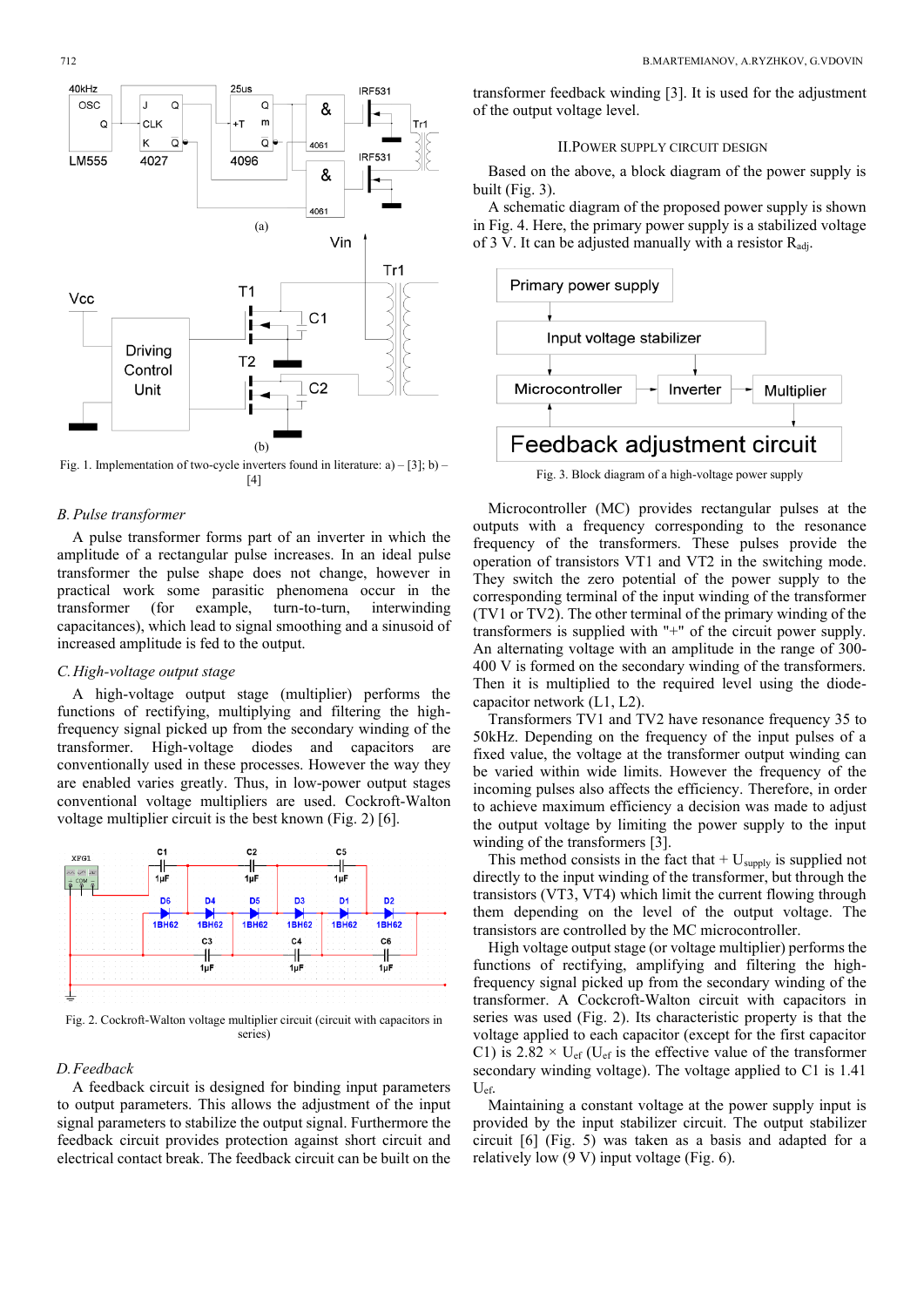

Fig. 4. Schematic diagram of the proposed power supply



Fig. 5. Schematic diagram of the output voltage stabilizer

The stabilizer circuit comprises: reference voltage source, lowpass filter, current limiter, switching transistor, feedback circuit, output lowpass filter.

The stabilizer operates as follows. The output voltage is fed through the feedback circuit to the input of the operational amplifier and is compared with the reference voltage. The current from the input of the  $+$  HVIN stabilizer arrives at the current limiter, enables the bipolar transistor Q2 and cuts off the p-type field-effect transistor Q1. The output voltage is then fed back through a feedback circuit to the input of the operational amplifier IC2 and is compared to a reference voltage. If the output voltage falls below the specified voltage, then the operational amplifier enables transistor Q3, which leads to enabling transistor Q1 and the current flows further through the circuit. The input voltage of the + HVIN filtering circuit is initially 20 V higher than the output + HVOUT voltage, and due to this fact the voltage from the feedback circuit in the normal mode cannot be lower than the reference one. Thus it is quite sufficient to limit the voltage "from the top" with transistor Q3. In this case the output filter comprising high-capacity capacitors becomes low sensitive to short-term power interruptions and the voltage at the output of the circuit remains stable.

The feedback unit is a resistor connected in series with the load of the power supply and its resistance is selected in such a

way that at  $U_{out} = U_{present}$  (preset output voltage), the voltage across it  $(U_{\text{adj}})$  would correspond to the reference voltage  $(U_{\text{ref}})$ . Thus when Uout changes, the mechanism for adjusting the voltage supply to the gates of transistors VT3, VT4 will be activated, which will lead to stabilization of U<sub>out</sub> separately for the MCP and the screen. The preset voltage for the screen U<sub>preset</sub> screen is constant and equals to 3800 V, while the voltage on the MCP is set within the range  $U_{\text{present MCP}} = 1800 \div 2400 \text{ V}$ . Voltage adjustment on the MCP is carried out using a resistor  $R_{\text{adj}}$ .

For a clear demonstration of the principles of operation of a high-voltage power supply a mathematical model has been developed which includes an input voltage stabilizer, an inverter and a voltage multiplier. The electrical diagram of the model is shown in Fig. 6.

Here, the voltage of the input power supply  $V_{\text{supply}}$  passes through a stabilizer comprising a MOSFET-transistor, which acts as a key-switch, coupling the power supply to the input of the inverter briefly; resistors R1 and R2, providing cutting off transistor Q2; and also a key-switch control loop: the operational amplifier U2 compares the voltage at the output of the stabilizer (at the capacitor C6) with a reference voltage connected through a divider that simulates a system for automatically maintaining a stable output voltage using a microcontroller.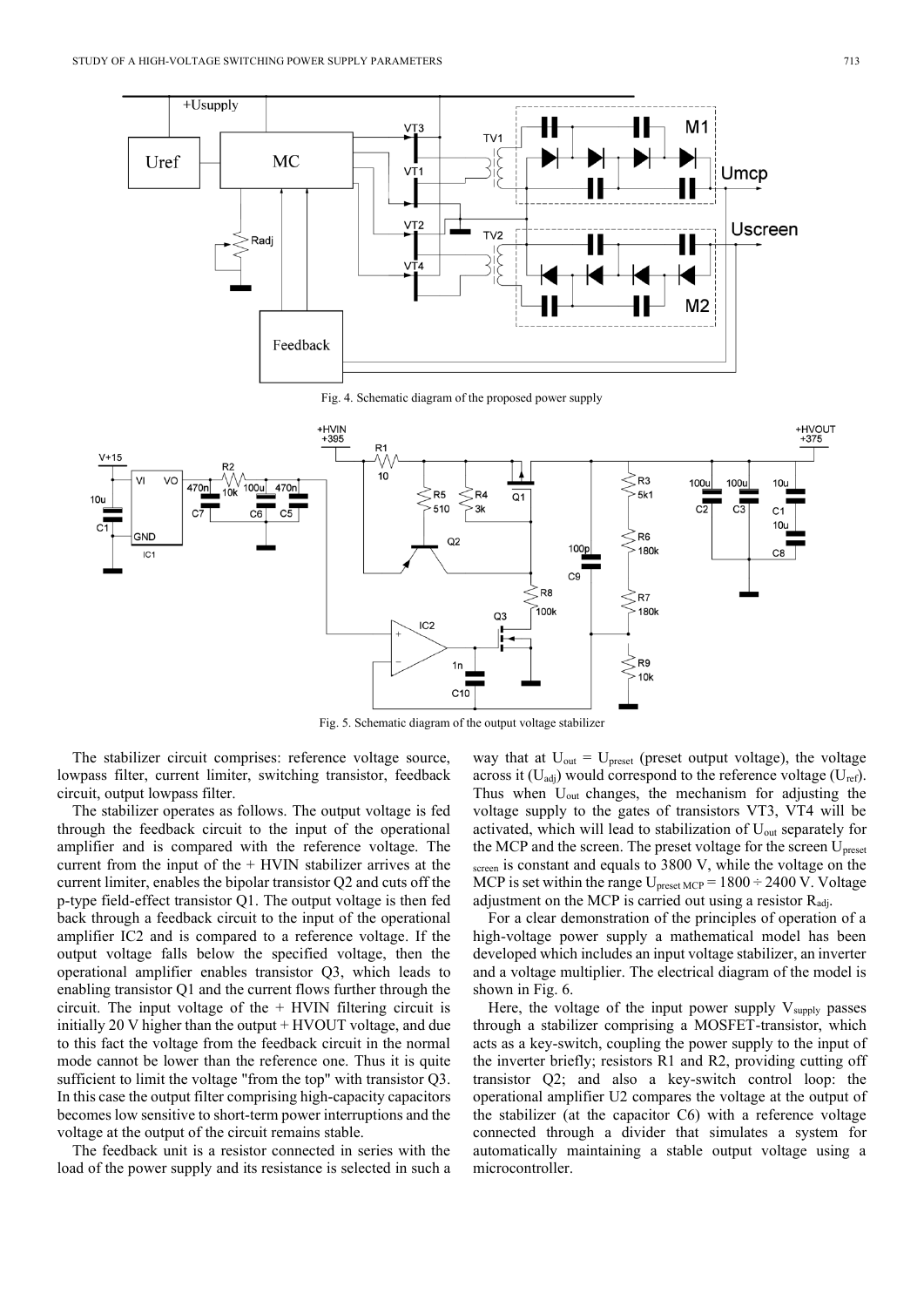

Fig. 6. Model of the power supply being investigated

If the voltage at the output of the stabilizer is less than the reference one, then the transistor U1A is opened and supplies a negative potential to the gate of Q2, thereby opening it. On the contrary, if the voltage at the output of the stabilizer turns out to be greater than the reference one, then the transistor U1A is cut off and a positive potential is applied to the gate of Q2 through the resistors R1 and R2, cutting it off.

The inverter comprises transistor U3A designed for shortcircuiting the negative potential to the primary winding of the transformer T1; feedback capacitor C1 and induction coil L1 which forms a filter of rectangular pulses in the primary winding of the transformer T1. In this model the U3A transistor is controlled by the XFG1 pulse generator  $(A = 5V,$  $f = 50$  kHz).

Next, a two-stage Cockcroft-Walton voltage multiplier is connected to the secondary winding of transformer T1,



Fig. 7. Rectangular pulses (Uа=5V, f=50 kHz) arriving at gate U3A



Fig. 9. Control signal at the output of the operational amplifier U2

providing 2.85-fold multiplication of the voltage amplitude at the output of transformer T1.

#### III.MODELING AND EXPERIMENTS

The constructed model makes it possible to study the initial processes occurring in the power supply when voltage is applied, the influence of changes in the parameters of circuit elements on the output voltage level, ripple and load capacity.

Below are the results of a number of experiments aimed at determining such parameters as: operating range of input voltages, the influence of the load current on the operation of the power supply, dependence of the output voltage on the input stabilized voltage.

Oscillograms of the most important component parts of the power supply are shown in Fig. 7-10.



Fig. 8. Signal on the primary winding of the transformer T1



Fig. 10. Signal on the secondary winding of the transformer T1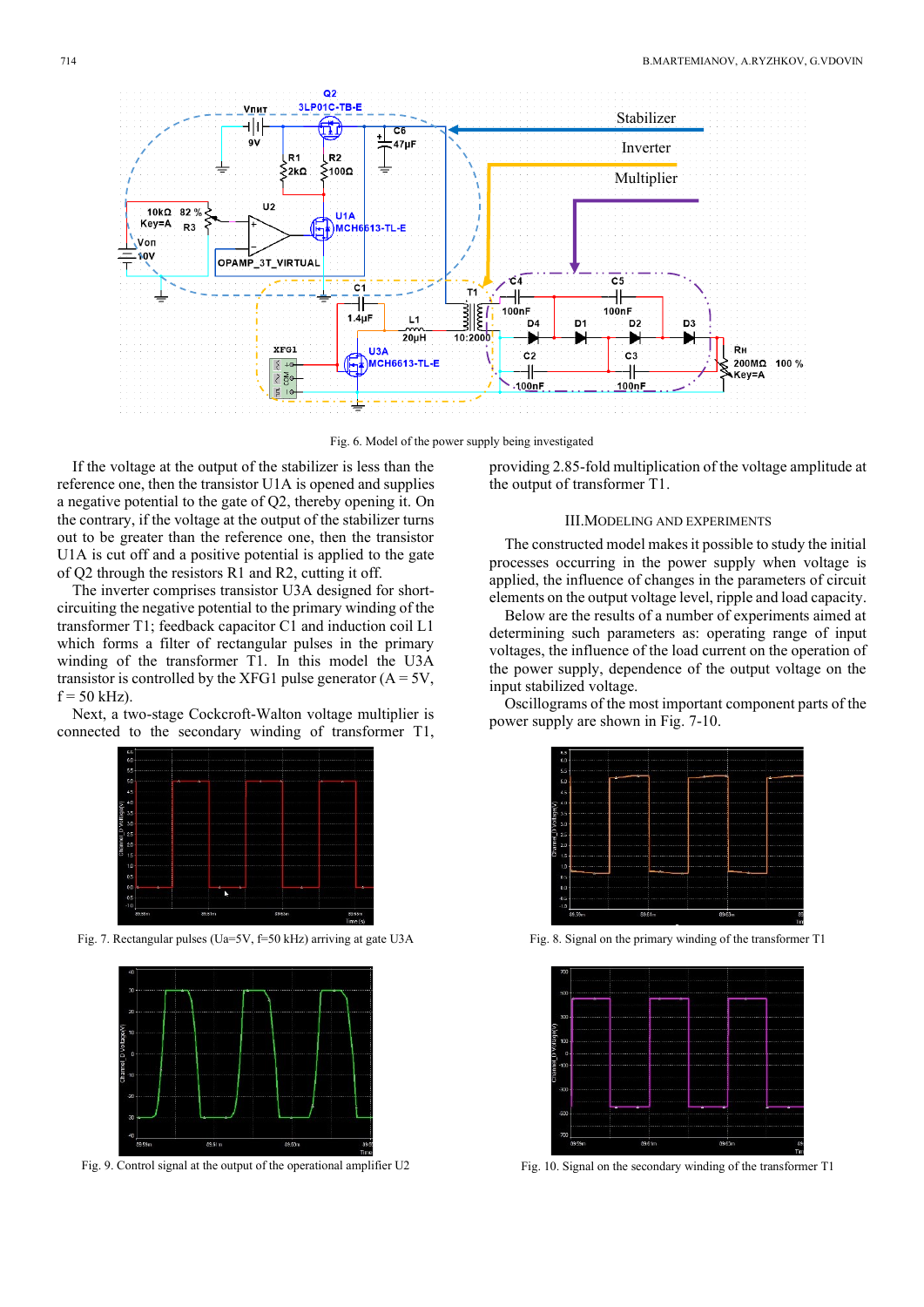During the positive half-wave the negative potential is pulled up to the gate of the transistor Q2 and the voltage Vsupply from the battery charges the capacitor C6 and supplies "+" power to the primary winding of the transformer T1. And during the negative half-wave Q2 is locked and the capacitor C6 is discharged to the primary winding of T1 maintaining a high potential. The operational amplifier U2 operates in such a way as to maintain the preset voltage level at the primary winding of T1.

In the course of studying the model a range of operating voltages was defined. Fig. 11 shows a diagram of the dependence of  $U_{\text{out}}$  on  $U_{\text{ref}}$  with a load resistance  $R_{\text{load}} = 200$ MΩ.

It was also found out that the power supply maintains the output voltage level with negligible deviations (about 3 V) when the load resistance decreases in a wide range (Fig. 12).



Fig. 11. Diagram of dependence U<sub>out</sub> on U<sub>ref</sub>



Fig. 12. Diagram of dependence of the output voltage on the load resistance

The diagram shows that the output voltage rises linearly from 1 to 3.5 V followed by a slow decline. This is due to the fact that when the reference voltage (in fact preset voltage) approaches the supply voltage level, the stabilizer cannot maintain the required voltage at the input of the transformer due to the imperfection of the elements. When the voltage is set below 1V, the inverter will not start.

As can be seen from the diagram the output voltage practically does not change with a decrease in the resistance R<sub>load</sub> from 200 MΩ to 100 MΩ, and the ripple level did not exceed 200 mV at  $U_{in} = 3V$ ,  $R_{load} = 20 M\Omega$  (Fig. 13). This is no more than 0.01% of the output voltage value. Thus, based on the simulation results such a power supply unit is capable of providing stable power supply to the microchannel plate (its resistance is considered to be about 100 M $\Omega$ ).

Figure 14 shows a diagram of dependence of the stabilized voltage (coming from the stabilizer to the primary winding of the transformer)  $U_{st}$  on the value of the primary voltage source Uin. This dependence shows the ability of the stabilizer to withstand the preset voltage level.



Fig. 13. Output voltage of the power supply at  $U_{in} = 3V$ ,  $R_{load} = 20M\Omega$ 

It can be seen from the diagram that with a slump of  $U_{in}$  down to 6 V the voltage switched on the input winding of the transformer will be unchanged.